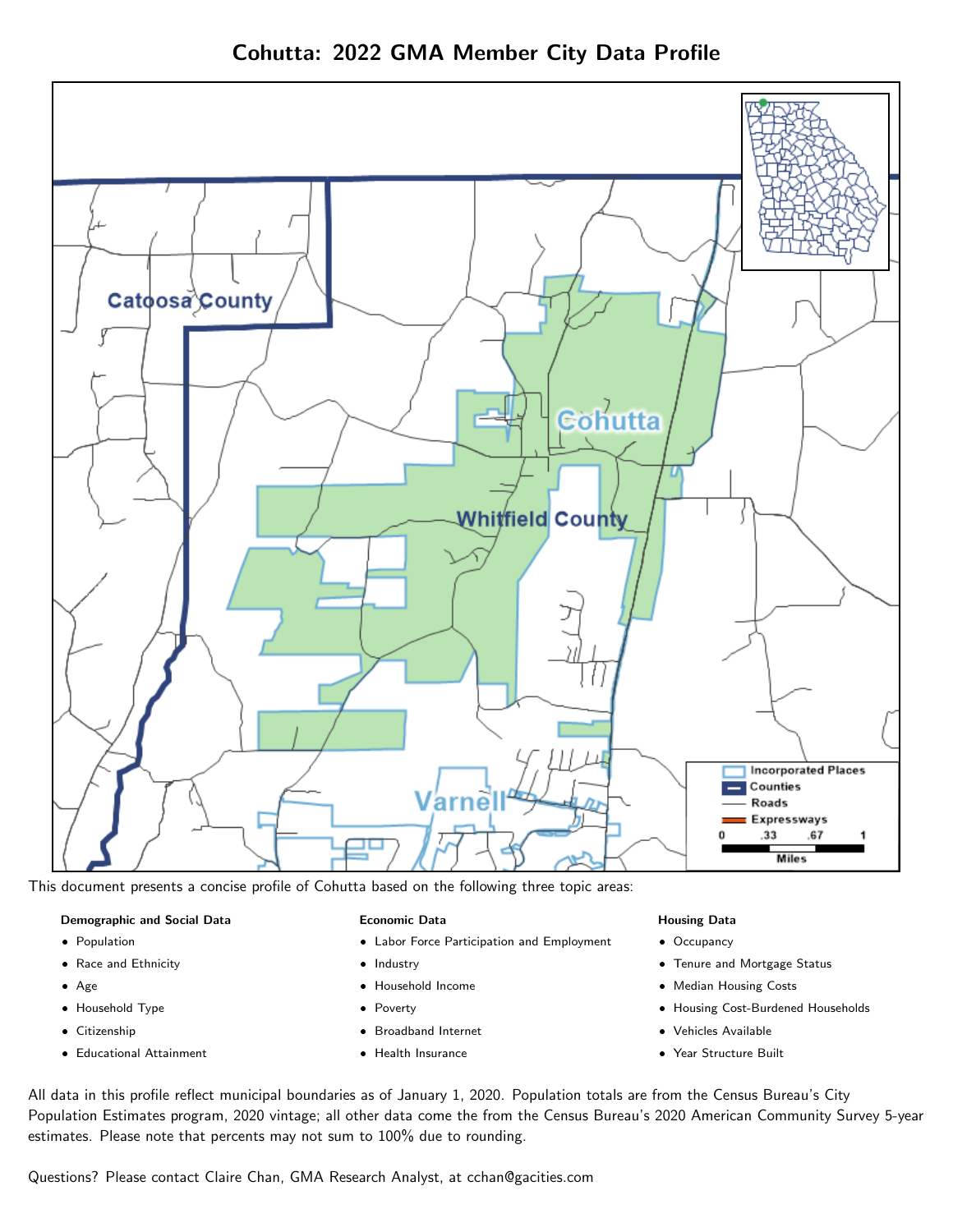# Cohutta: Demographic and Social



0% 2% 4% 6% 8% 10% Male **Female** 10% 8% 6% 4% 2% 85 and over 80-84 75-79 70-74 65-69 60-64 55-59 50-54 45-49 40-44 35-39 30-34 25-29 20-24 15-19  $10-14$ 5-9 Under 5

### **Citizenship**

Age



Source: American Community Survey, 2020 5-year estimates, table B05002 Source: American Community Survey, 2020 5-year estimates, table B15002

### Race and Ethnicity



Source: U.S. Census Bureau, City Population Estimates, 2020 vintage Source: American Community Survey, 2020 5-year estimates, table B03002

# Household Type



Source: American Community Survey, 2020 5-year estimates, table B01001 Source: American Community Survey, 2020 5-year estimates, table B11001

### Educational Attainment



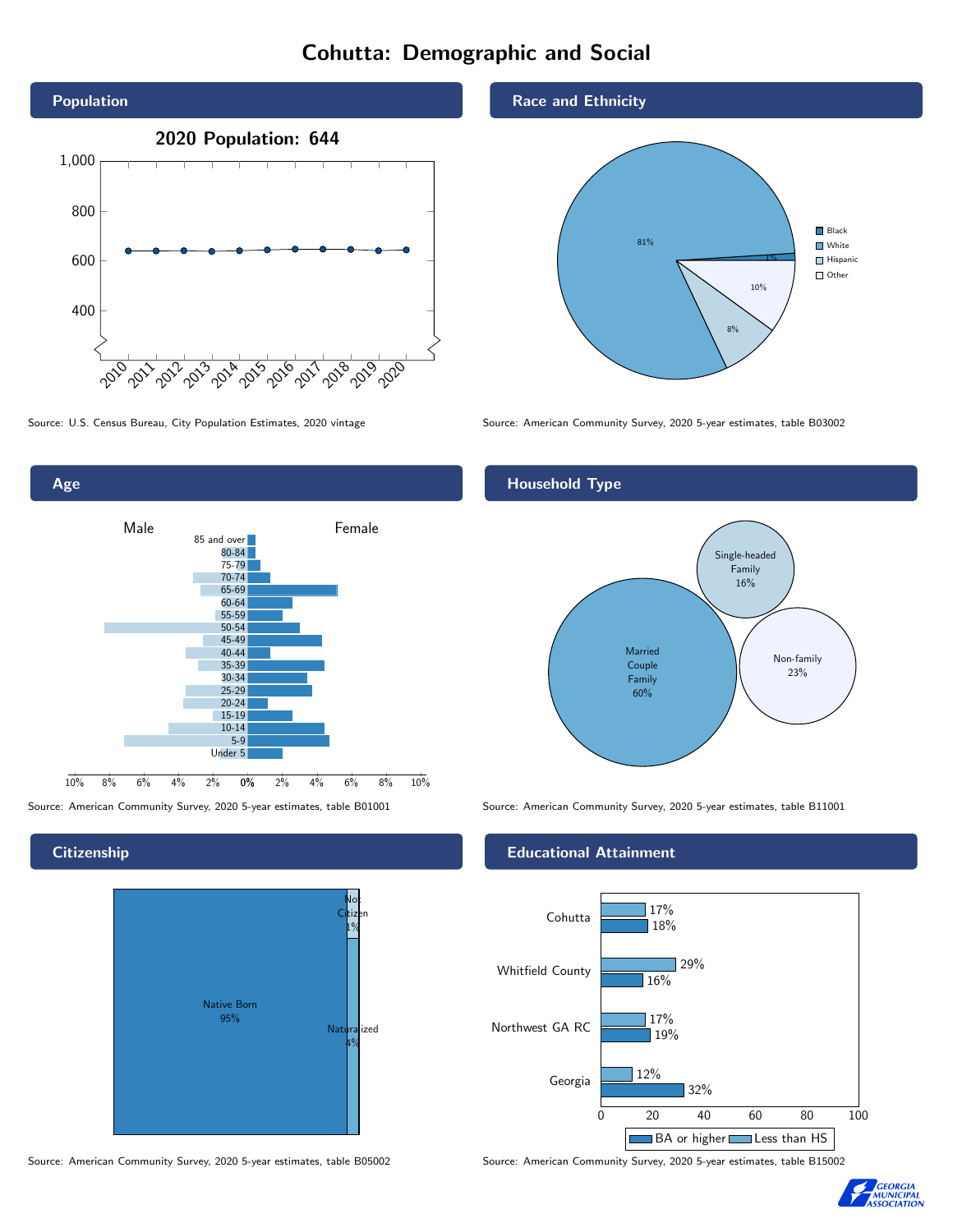# Cohutta: Economic



Source: American Community Survey, 2020 5-year estimates, table B23001 Note: Unemployment rate is based upon the civilian labor force.



Source: American Community Survey, 2020 5-year estimates, tables B19013 and B19025 Source: American Community Survey, 2020 5-year estimates, table B17010



Source: American Community Survey, 2020 5-year estimates, table B28002 Source: American Community Survey, 2020 5-year estimates, table B18135

#### Industry

| Agriculture, forestry, fishing and hunting, and mining      | $2\%$ |
|-------------------------------------------------------------|-------|
| Construction                                                | 4%    |
| Manufacturing                                               | 28%   |
| <b>Wholesale Trade</b>                                      | 1%    |
| Retail Trade                                                | 12%   |
| Transportation and warehousing, and utilities               | 5%    |
| Information                                                 | $0\%$ |
| Finance and insurance, real estate, rental, leasing         | 5%    |
| Professional, scientific, mgt, administrative, waste mgt    | 13%   |
| Educational services, and health care and social assistance | 15%   |
| Arts, entertainment, recreation, accommodation, food        | $4\%$ |
| service                                                     |       |
| Other services, except public administration                | $7\%$ |
| Public administration                                       | 5%    |

Source: American Community Survey, 2020 5-year estimates, table C24030

## Poverty



# **Health Insurance**